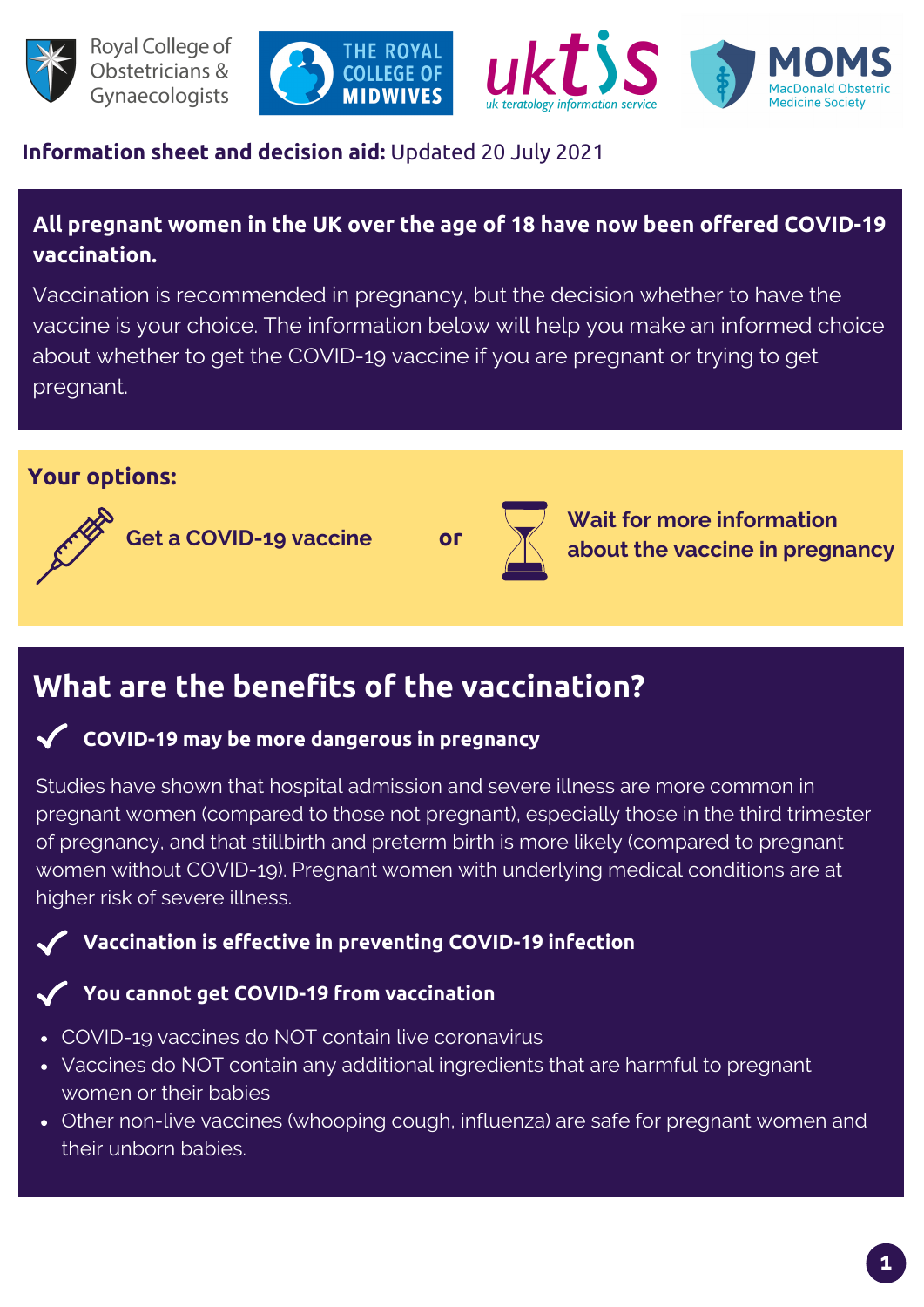# **What are the risks of the vaccination?**



## **The COVID-19 vaccines have not yet been tested specifically in pregnant women.**

- COVID-19 vaccines have been given to large numbers of people to ensure they meet stringent standards of effectiveness and safety.
- Data from the United States, where more than 130,000 pregnant women have had a COVID-19 vaccine (using Pfizer BioNTech or Moderna vaccines), has not raised any safety concerns. 4,000 pregnant women in Scotland have received a COVID-19 vaccine with no adverse effects recorded.
- Future studies in pregnancy will give us more information on how effective the vaccine is in pregnancy, and on pregnancy outcomes after vaccination. There have not been any signals to suggest safety concerns so far.

#### **Side effects from the vaccine are common. These do not affect pregnancy, but may include:**

- injection site reactions (sore arm)
- muscle pain

• fatigue

• fever, chills

headache

• joint pain

 $\bm{\mathsf{X}}$  Extremely rare but serious side effects involving thrombosis (blood clots) have been reported for the AstraZeneca vaccine, but this does not seem to be more likely in pregnant than in non-pregnant people. The Pfizer BioNTech or Moderna vaccines should be offered to pregnant women where available as most of the safety monitoring data from the United States relates to these two vaccines.





If you decide to have a COVID-19 vaccine, please tell the vaccination team that you are pregnant so that this can be recorded



**Scan here to stay updated with the latest version of the information sheet and decision aid**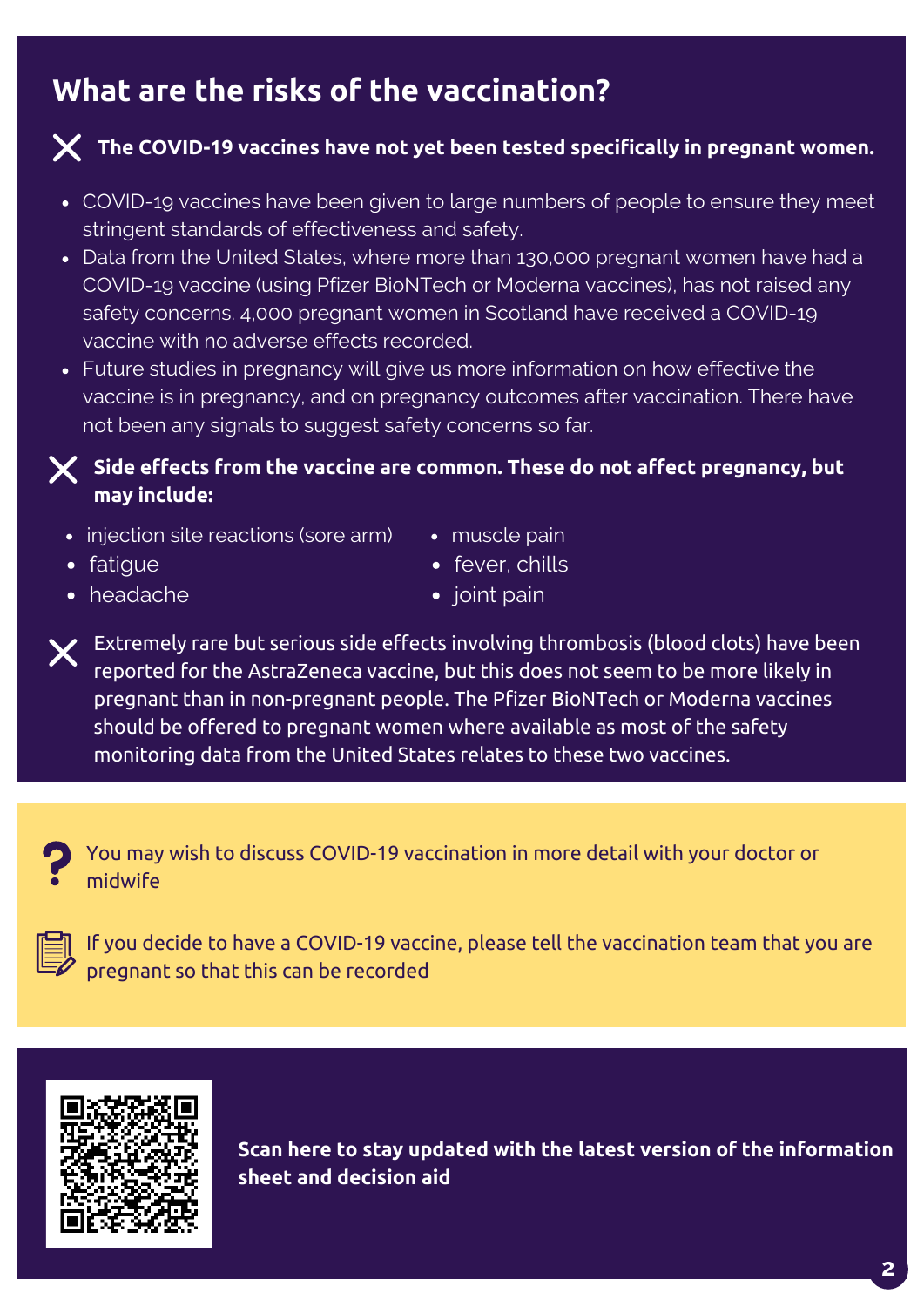





# **How to decide: COVID-19 vaccination advice for women who are, or may be pregnant**

This leaflet is designed to help you make an informed choice about whether to have the COVID-19 vaccine in pregnancy. At present, the COVID-19 vaccine has been offered to all pregnant women over the age of 18. We know that vaccines are effective in preventing COVID-19. Some pregnant women may become seriously unwell with COVID-19 infection, particularly in the later stages of pregnancy. There is emerging data on the safety of COVID-19 vaccines in pregnancy, and no evidence that the vaccines can cause harm to you or your baby.

# **What should I do to help me decide?**

- Make sure you know as much as you can about the vaccine and the risks of COVID-19 in pregnancy. You can ask your midwife, doctor or an immunisation nurse.
- Look up the information on the **[NHS](https://www.nhs.uk/conditions/coronavirus-covid-19/people-at-higher-risk/pregnancy-and-coronavirus/)**, **Public Health [England](https://www.gov.uk/government/collections/covid-19-vaccination-programme) (PHE)** or **[professional](http://www.rcog.org.uk/coronavirus-pregnancy)** websites. Available evidence on the safety of vaccines in pregnancy is published by **[UKTIS](https://www.medicinesinpregnancy.org/bumps/monographs/USE-OF-NON-LIVE-VACCINES-IN-PREGNANCY/)**, part of PHE.
- Look at the information below and think about your risk of catching and becoming seriously unwell from COVID-19. Are you able to reduce your chance of being exposed to COVID-19?



# **What is known about COVID-19 in pregnancy?**

About two-thirds of women who test positive for COVID-19 in pregnancy have no symptoms at all. In the UK, surveillance shows that approximately one in 100 pregnant women who have been admitted to hospital test positive for COVID-19 (although this will change during the stages of the pandemic). One in 10 women admitted to hospital with COVID-19 require intensive care. No pregnant women who have received both doses of vaccine have been admitted to hospital since the vaccination programme began. Most of those admitted recently have been unvaccinated, with only five women admitted who had received a single vaccine dose.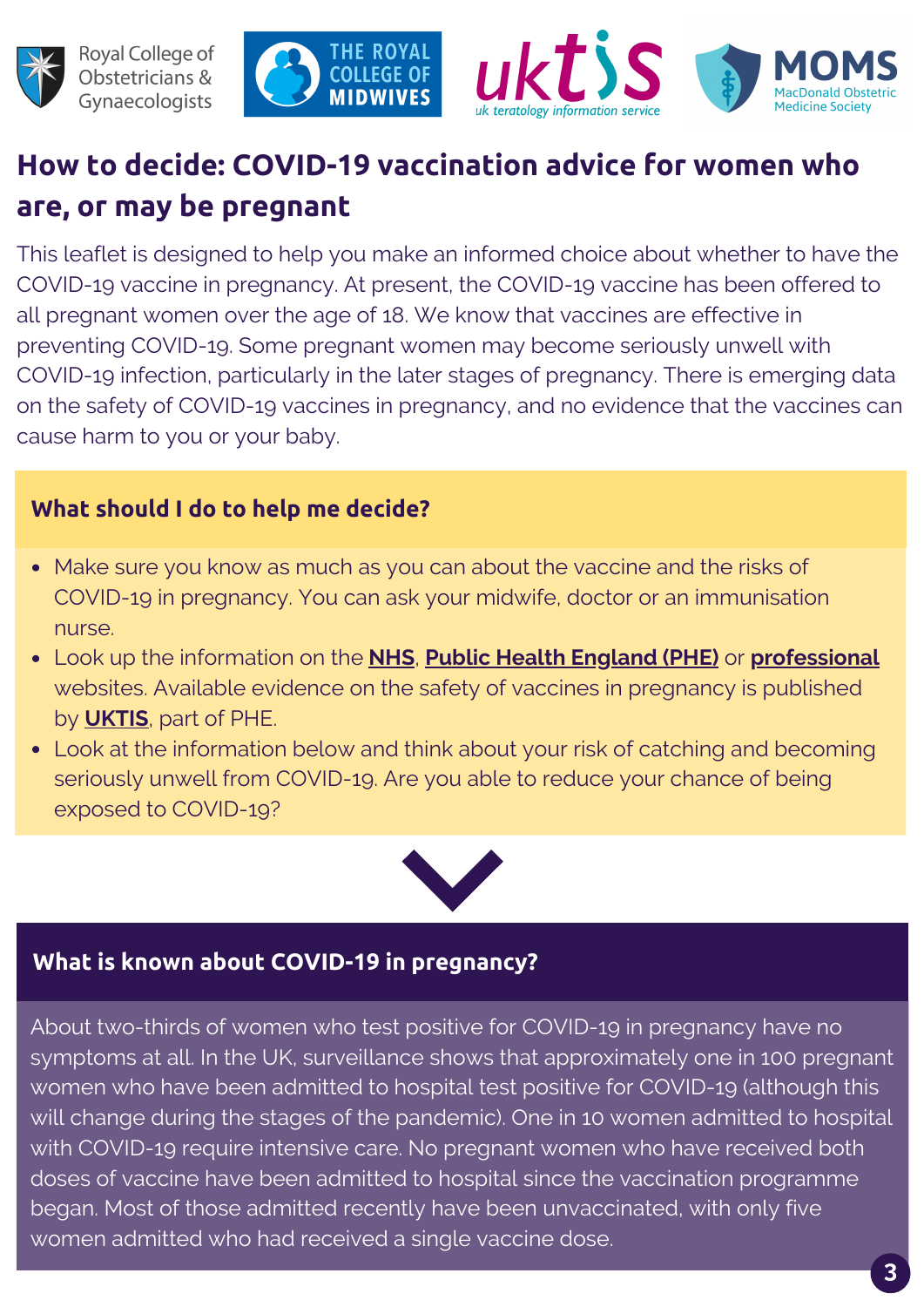In the later stages of pregnancy women are at increased risk of becoming seriously unwell with COVID-19. If you have COVID-19 in pregnancy, you are twice as likely to have a stillbirth, and it is twice as likely that your baby will be born prematurely, which can affect their longterm health.



### **What is known about the effects of COVID-19 vaccination in pregnant women?**

Data from the United States, where over 130,000 pregnant women have had a COVID-19 vaccine, has not raised any safety concerns. The large trials which showed that these vaccines are safe and effective did not include pregnant women – as often happens in clinical trials. This means there is limited information about the effects of COVID-19 vaccination in pregnant women.

COVID-19 vaccines do not contain ingredients that are known to be harmful to pregnant women or to a developing baby. Studies of the vaccines in animals to look at the effects on pregnancy have shown no evidence that the vaccine causes harm to the pregnancy or fertility. The COVID-19 vaccines that we are using in the UK are not 'live' vaccines and so cannot cause COVID-19 infection in you or your baby.

Pregnant women should be offered the Pfizer BioNTech or Moderna vaccines, as most of the safety monitoring data from the United States relates to these two vaccines.

The government has advised that individuals under the age of 40 should be offered an alternative vaccine to the AstraZeneca vaccine, based on the risk/benefit ratio for that age group.



# **Does it matter what stage of pregnancy I am in?**

The vaccine is considered to be safe and effective at any stage of pregnancy. Some women may choose to delay their vaccine until after the first 12 weeks (which are most important for the baby's development) and will plan to have the first dose at any time from 13 weeks onwards, but there's no evidence that delaying is necessary.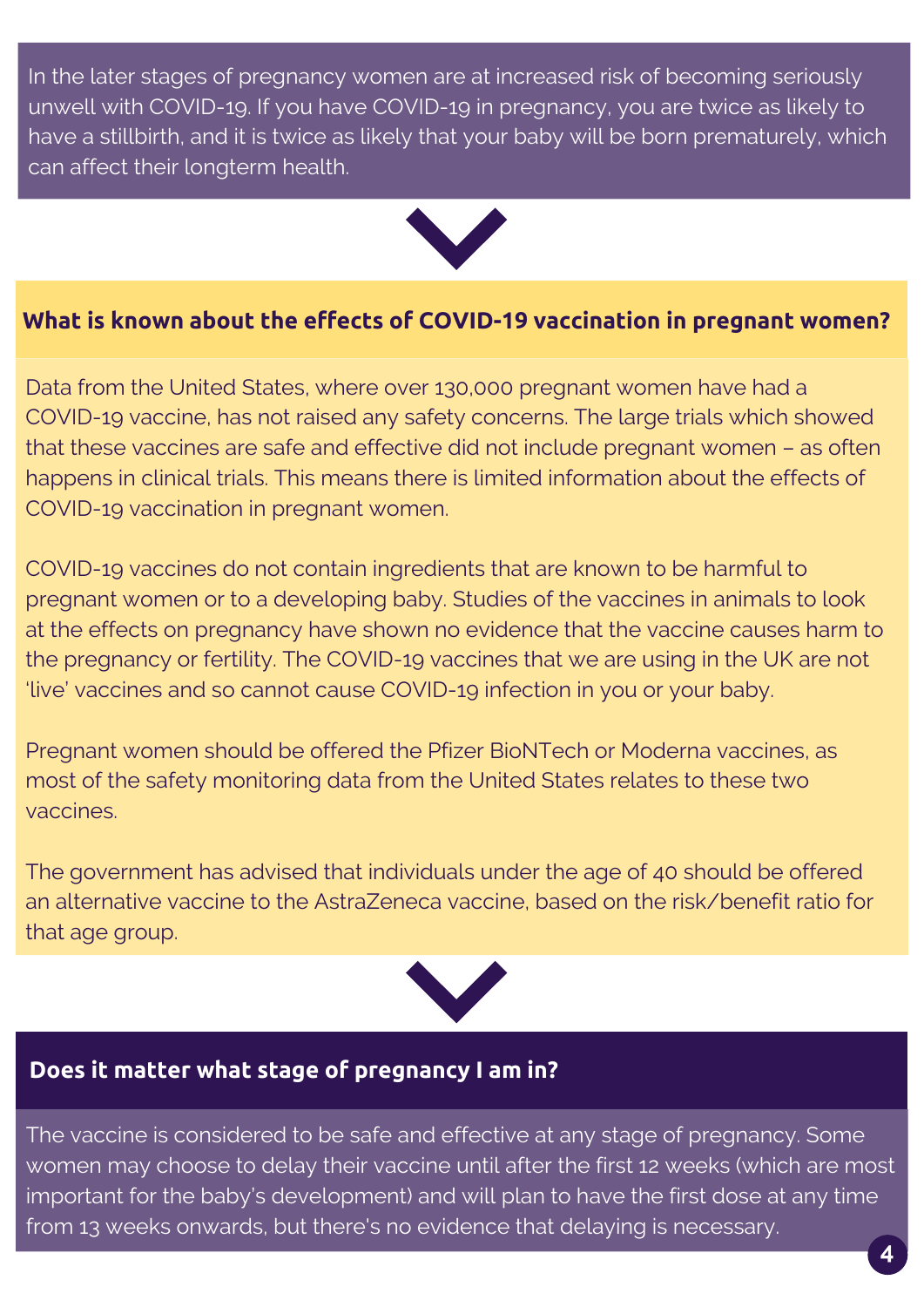One dose of COVID-19 vaccination gives you good protection against infection, but with the most recent (Delta) variant of the virus, two doses are needed to give a good level of immunity. Second doses are given 8 to 12 weeks after the first dose and it is recommended you receive two doses before giving birth, or before you enter the third trimester, when the risk is greatest.



## **Will having a COVID-19 vaccination affect my work?**

No vaccine is 100% effective, but studies suggest that it will help prevent some (but not necessarily all) transmission. So, having a vaccine will not change your occupational risk assessment. This includes advice that you should not work in high-risk areas if you have another serious medical condition, or if you are beyond 28 weeks' gestation. You will still need to follow the advice in your workplace and at home:

- practise social distancing
- wear a face mask as necessary
- wash your hands carefully and frequently

# **The information below will help you to think about your decision to have the vaccine if you are pregnant and are eligible for vaccination**

# **You are at higher risk of catching COVID-19 if:**

- □ you or someone in your household is a health or social care worker or works in a care home
- your community has a high or increasing rate of COVID infections
- $\Box$  you have frequent contact with people outside your home
- $\Box$  you are not able to comply with social distancing for the rest of your pregnancy
- you live in a crowded household
- □ you are of Black or Asian ethnicity, or from another minority ethnicity background